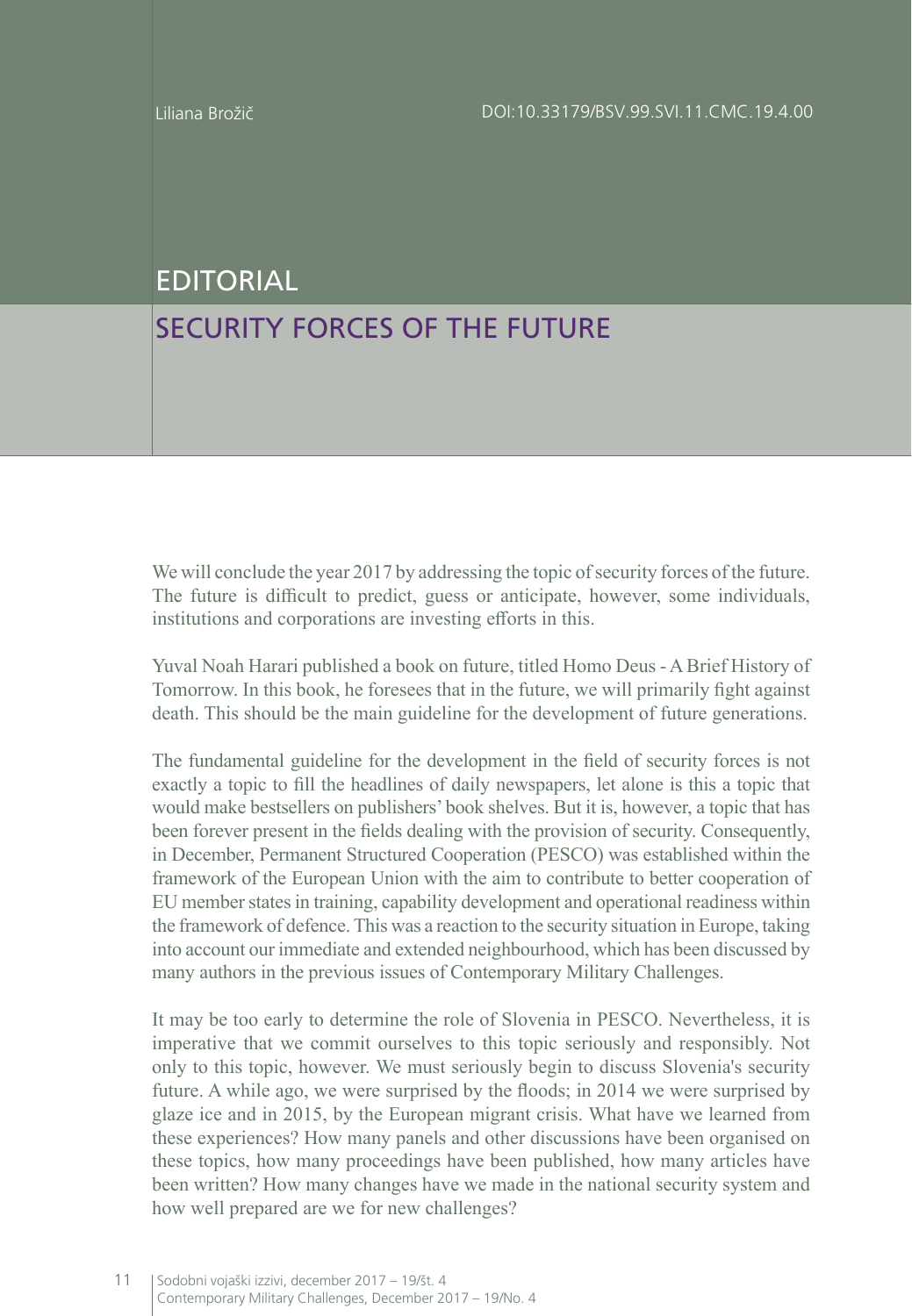When we were preparing to join the European Union and NATO, we organized ourselves systematically, prepared a media campaign, and enjoyed the political support and substantial public support to achieve the goal. Whatever happened in this country that we no longer devote a pragmatic level of attention to personal and collective security? A lot has happened. Much has been written and said about this, but still...

The fact is that our opinions, views and ideas in the field of security and defence differ, which is alright.

In the Editorial Board of Contemporary Military Challenges, we decided to dedicate this issue to security forces of the future with an emphasis on Slovenia.

Taking into account the geographical location of Slovenia, **Viktor Potočnik** focused on the *Anti-armour combat in the Slovenian Armed Forces*, providing an answer to the question of what and how much equipment Slovenia needs in this field in order to functionally provide for its security.

In his article entitled *Contributions to the analysis of challenges, future development and scope of armed forces in Slovenia*, **Alojz Šteiner** writes that although Slovenia is in the midst of the processes concerning design, programming and normative regulation of the defence and military system, he believes that a re-analysis or an interim analysis is necessary. He draws attention to the need for a reflection on open issues and adds his opinion on what these challenges are.

In his article *Military strategic reserve and the transformation of modern armed forces* **Vinko Vegič** discusses the need for a thorough assessment of the military concept of the military strategic reserve. According to the author, the concept of a military strategic reserve is not consistent with the transformation of modern armed forces, its feasibility, and the wider social concept.

**Miha Šlebir** responded to the articles by Kotnik, Potočnik and Žurga published in the last issue of 2016. In his article entitled *Guns vs. butter? Comparative analysis of Slovenia's defence expenditure* explains the trend of financing and allocation according to areas within the armed forces of EU member states and what this can mean for Slovenia and its armed forces.

**Roman Faganel** and **Dragomir Čevriz** indirectly reacted to the article by Tom Young published in the last issue of 2016. *Analytical approach to resource planning and decision making in the defence system* is the title of an article that brings theoretical starting points with a quantitative case study analysis.

*Reliability of individuals in the operation of a modern state critical infrastructure* is the article by **Brane Bertoncelj**, who presents the framework of the model of influence an individual's reliability has on the functioning of the critical infrastructure of a